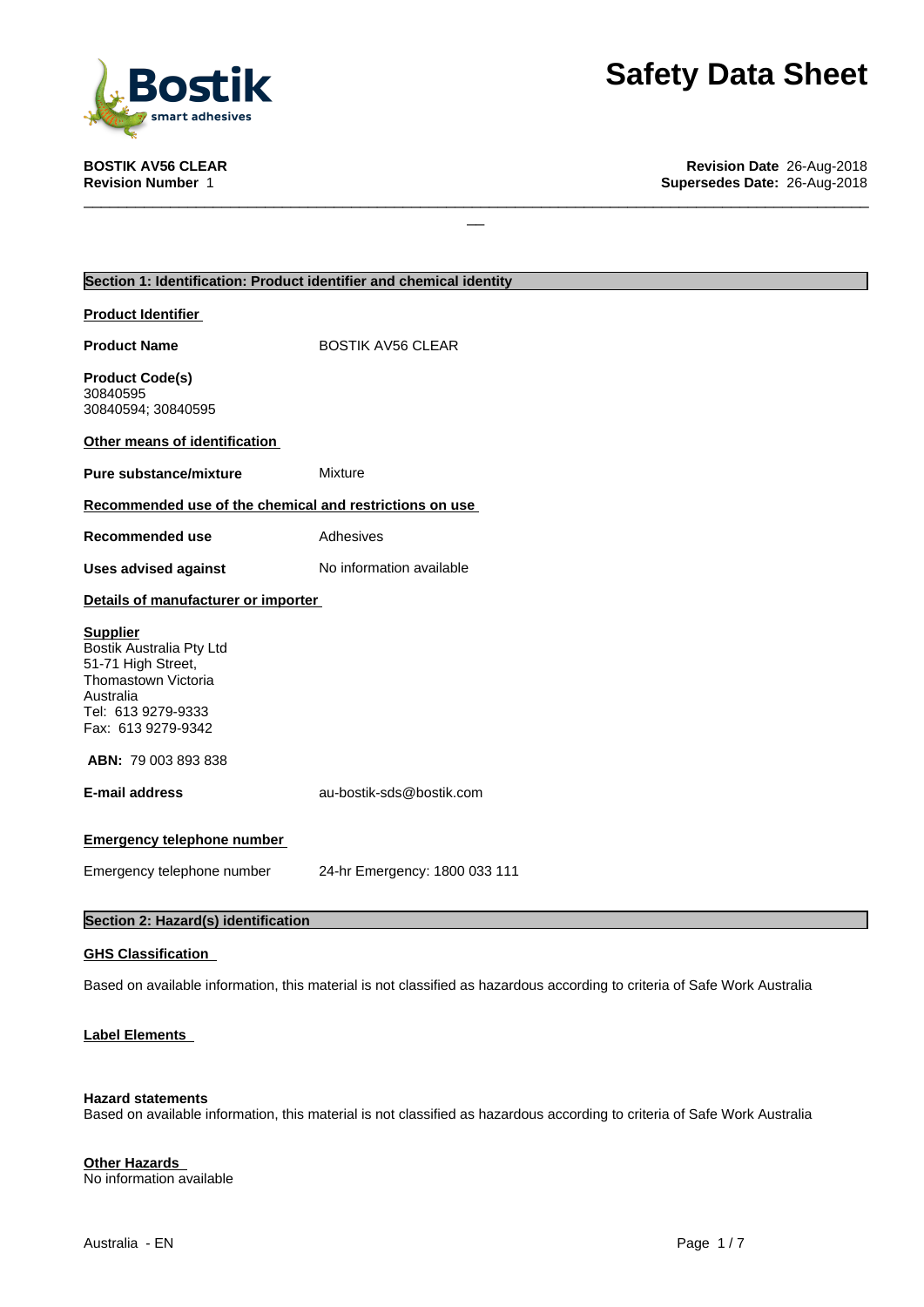\_\_\_\_\_\_\_\_\_\_\_\_\_\_\_\_\_\_\_\_\_\_\_\_\_\_\_\_\_\_\_\_\_\_\_\_\_\_\_\_\_\_\_\_\_\_\_\_\_\_\_\_\_\_\_\_\_\_\_\_\_\_\_\_\_\_\_\_\_\_\_\_\_\_\_\_\_\_\_\_\_\_\_\_\_\_\_\_\_\_\_

#### **Standard for Uniform Scheduling of Medicines and Poisons (SUSMP)** No poisons schedule number allocated

| Section 3: Composition and information on ingredients, in accordance with Schedule 8 |                                                                                                                                                                |                                                       |                |
|--------------------------------------------------------------------------------------|----------------------------------------------------------------------------------------------------------------------------------------------------------------|-------------------------------------------------------|----------------|
| <b>Substance</b>                                                                     |                                                                                                                                                                |                                                       |                |
| Not applicable                                                                       |                                                                                                                                                                |                                                       |                |
| Mixture                                                                              |                                                                                                                                                                |                                                       |                |
| Non-hazardous ingredients                                                            |                                                                                                                                                                | Proprietary                                           | <b>Balance</b> |
| <b>Section 4: First aid measures</b>                                                 |                                                                                                                                                                |                                                       |                |
| <b>Emergency telephone number</b>                                                    | Poisons Information Center, Australia: 13 11 26                                                                                                                | Poisons Information Center, New Zealand: 0800 764 766 |                |
| <b>FIRST AID</b>                                                                     |                                                                                                                                                                |                                                       |                |
| <b>Inhalation</b>                                                                    | Remove to fresh air.                                                                                                                                           |                                                       |                |
| Eye contact                                                                          | Rinse thoroughly with plenty of water for at least 15 minutes, lifting lower and upper<br>eyelids. Consult a physician.                                        |                                                       |                |
| <b>Skin contact</b>                                                                  | Wash off immediately with plenty of water. Take off contaminated clothing and wash<br>before reuse. Get medical attention if irritation develops and persists. |                                                       |                |
| Ingestion                                                                            | Rinse mouth immediately and drink plenty of water. Do NOT induce vomiting.                                                                                     |                                                       |                |
| Most important symptoms and effects, both acute and delayed                          |                                                                                                                                                                |                                                       |                |
| <b>Symptoms</b>                                                                      | No information available.                                                                                                                                      |                                                       |                |
| Indication of any immediate medical attention and special treatment needed           |                                                                                                                                                                |                                                       |                |
| Note to physicians                                                                   | Treat symptomatically.                                                                                                                                         |                                                       |                |

## **Section 5: Firefighting measures Suitable Extinguishing Media Suitable Extinguishing Media** Use extinguishing measures that are appropriate to local circumstances and the surrounding environment. **Unsuitable extinguishing media** No information available. **Special exposure hazards in a fire Specific hazards arising from the** Non-combustible. **chemical Protective equipment and precautions for firefighters Special protective equipment for fire-fighters** Firefighters should wear self-contained breathing apparatus and full firefighting turnout gear. Use personal protection equipment.

**Section 6: Accidental release measures**

**Personal precautions, protective equipment and emergency procedures**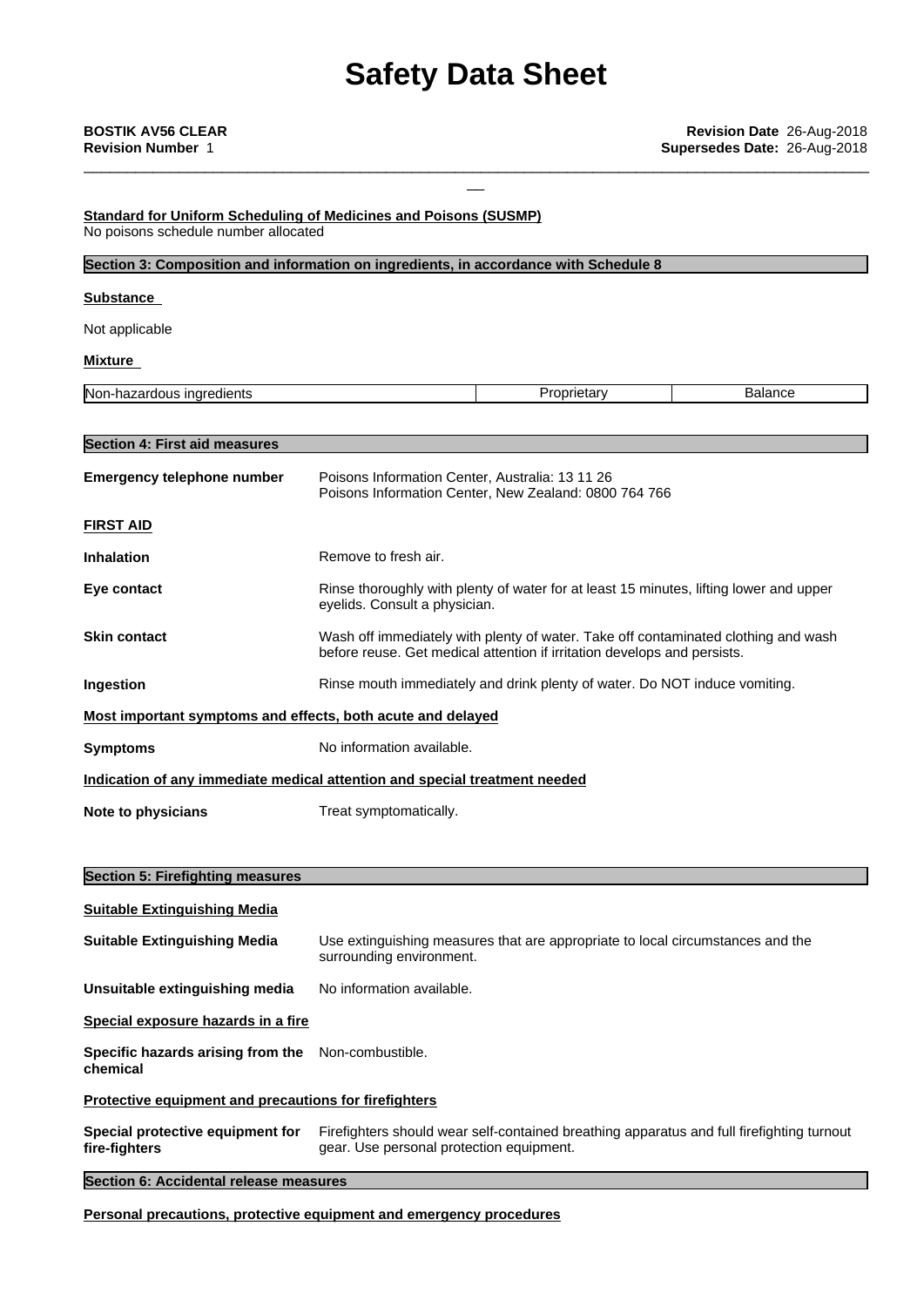\_\_\_\_\_\_\_\_\_\_\_\_\_\_\_\_\_\_\_\_\_\_\_\_\_\_\_\_\_\_\_\_\_\_\_\_\_\_\_\_\_\_\_\_\_\_\_\_\_\_\_\_\_\_\_\_\_\_\_\_\_\_\_\_\_\_\_\_\_\_\_\_\_\_\_\_\_\_\_\_\_\_\_\_\_\_\_\_\_\_\_

| <b>Personal precautions</b>                                  | Ensure adequate ventilation.                                                                                         |  |
|--------------------------------------------------------------|----------------------------------------------------------------------------------------------------------------------|--|
| For emergency responders                                     | Use personal protection recommended in Section 8.                                                                    |  |
| <b>Environmental Precautions</b>                             |                                                                                                                      |  |
| <b>Environmental precautions</b>                             | See Section 12 for additional Ecological Information.                                                                |  |
| Methods and material for containment and cleaning up         |                                                                                                                      |  |
| <b>Methods for containment</b>                               | Prevent further leakage or spillage if safe to do so.                                                                |  |
| Methods for cleaning up                                      | Pick up and transfer to properly labeled containers.                                                                 |  |
| <b>Precautions to prevent secondary hazards</b>              |                                                                                                                      |  |
|                                                              | Prevention of secondary hazards Clean contaminated objects and areas thoroughly observing environmental regulations. |  |
|                                                              | Section 7: Handling and storage, including how the chemical may be safely used                                       |  |
| <b>Precautions for safe handling</b>                         |                                                                                                                      |  |
| Advice on safe handling                                      | Handle in accordance with good industrial hygiene and safety practice.                                               |  |
| Conditions for safe storage, including any incompatibilities |                                                                                                                      |  |
| <b>Storage Conditions</b>                                    | Keep containers tightly closed in a dry, cool and well-ventilated place.                                             |  |
| Incompatible materials                                       | None known based on information supplied.                                                                            |  |
| Section 8: Exposure controls and personal protection         |                                                                                                                      |  |
| <b>Control parameters</b>                                    |                                                                                                                      |  |
| <b>Exposure Limits</b>                                       |                                                                                                                      |  |
|                                                              |                                                                                                                      |  |
| <b>Appropriate engineering controls</b>                      |                                                                                                                      |  |
| <b>Engineering controls</b>                                  | <b>Showers</b><br>Eyewash stations<br>Ventilation systems.                                                           |  |
|                                                              | Individual protection measures, such as personal protective equipment                                                |  |
| <b>Eye/face protection</b>                                   | No special protective equipment required.                                                                            |  |
| Skin and body protection                                     | No special protective equipment required.                                                                            |  |
| <b>Respiratory protection</b>                                | No protective equipment is needed under normal use conditions. If exposure limits are                                |  |
| <b>Environmental exposure controls</b>                       | exceeded or irritation is experienced, ventilation and evacuation may be required.<br>No information available.      |  |
| Section 9: Physical and chemical properties                  |                                                                                                                      |  |

### **Information on basic physical and chemical properties**

| <b>Physical State</b> | Liauid                   |
|-----------------------|--------------------------|
| Appearance            | Liauid                   |
| Color                 | White Cream              |
| Odor                  | No information available |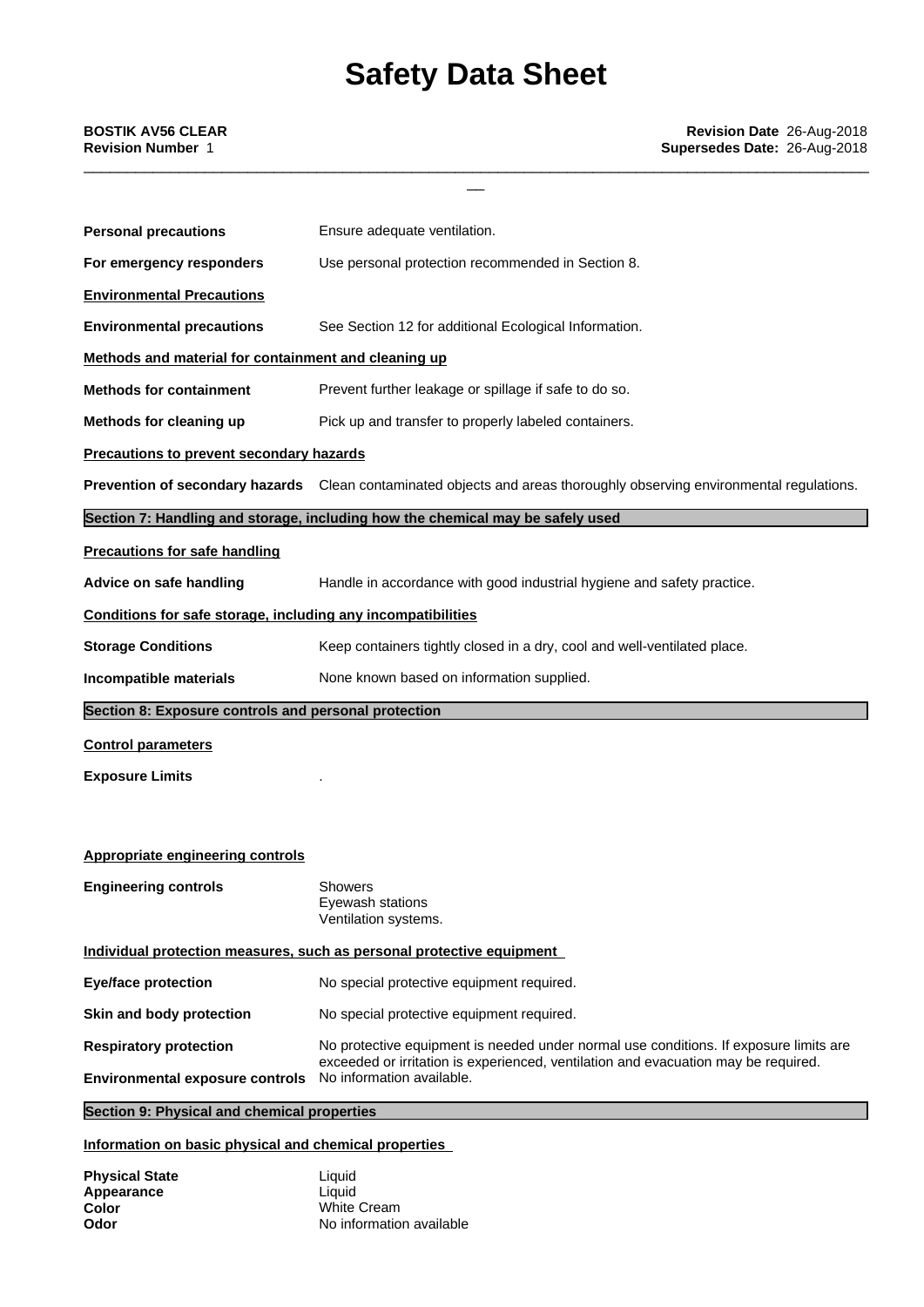\_\_\_\_\_\_\_\_\_\_\_\_\_\_\_\_\_\_\_\_\_\_\_\_\_\_\_\_\_\_\_\_\_\_\_\_\_\_\_\_\_\_\_\_\_\_\_\_\_\_\_\_\_\_\_\_\_\_\_\_\_\_\_\_\_\_\_\_\_\_\_\_\_\_\_\_\_\_\_\_\_\_\_\_\_\_\_\_\_\_\_

| <b>Odor Threshold</b>                                              | No information available                  |                  |
|--------------------------------------------------------------------|-------------------------------------------|------------------|
| <b>Property</b><br>pH 6 - 7                                        | <b>Values</b>                             | Remarks • Method |
| Melting point / freezing point                                     | No data available                         |                  |
| Boiling point / boiling range                                      | No data available                         |                  |
| <b>Flash Point</b>                                                 | Not applicable                            |                  |
| <b>Evaporation Rate</b>                                            | No data available                         |                  |
| <b>Flammability (solid, gas)</b>                                   | No data available                         |                  |
| <b>Flammability Limit in Air</b>                                   |                                           |                  |
| Upper flammability or explosive No data available<br>limits        |                                           |                  |
| Lower flammability or explosive No data available<br><b>limits</b> |                                           |                  |
| <b>Vapor Pressure</b>                                              | No data available                         |                  |
| <b>Vapor Density</b>                                               | No data available                         |                  |
| <b>Relative Density</b>                                            | 1.05                                      |                  |
| <b>Water Solubility</b>                                            | Dispersible                               |                  |
| Solubility(ies)                                                    | No data available                         |                  |
| <b>Partition coefficient</b>                                       | No data available                         |                  |
| <b>Autoignition Temperature</b>                                    | No data available                         |                  |
| <b>Decomposition Temperature</b>                                   | No data available                         |                  |
| <b>Kinematic Viscosity</b>                                         |                                           |                  |
| <b>Dynamic Viscosity</b>                                           | No data available                         |                  |
| <b>Explosive properties</b>                                        | No information available                  |                  |
| <b>Oxidizing properties</b>                                        | No information available                  |                  |
|                                                                    |                                           |                  |
| <b>OTHER INFORMATION</b>                                           |                                           |                  |
| Solid content (%)                                                  | No information available                  |                  |
| VOC (volatile organic compound)                                    | No information available                  |                  |
| <b>Density</b>                                                     | No information available                  |                  |
|                                                                    |                                           |                  |
|                                                                    |                                           |                  |
|                                                                    |                                           |                  |
| Section 10: Stability and reactivity                               |                                           |                  |
| <b>Reactivity</b>                                                  |                                           |                  |
| <b>Reactivity</b>                                                  | No information available.                 |                  |
| <b>Chemical stability</b>                                          |                                           |                  |
|                                                                    |                                           |                  |
| <b>Stability</b>                                                   | Stable under normal conditions            |                  |
| <b>Explosion Data</b><br><b>Sensitivity to Mechanical</b>          | None.                                     |                  |
| Impact<br>Sensitivity to Static Discharge None.                    |                                           |                  |
| <b>Possibility of Hazardous Reactions</b>                          |                                           |                  |
| Possibility of hazardous reactions None under normal processing.   |                                           |                  |
| <b>Conditions to avoid</b>                                         |                                           |                  |
| <b>Conditions to avoid</b>                                         | Excessive heat.                           |                  |
| <b>Incompatible Materials</b>                                      |                                           |                  |
| Incompatible materials                                             | None known based on information supplied. |                  |

**Hazardous decomposition** Carbon oxides. Nitrogen oxides (NOx). May emit toxic fumes under fire conditions.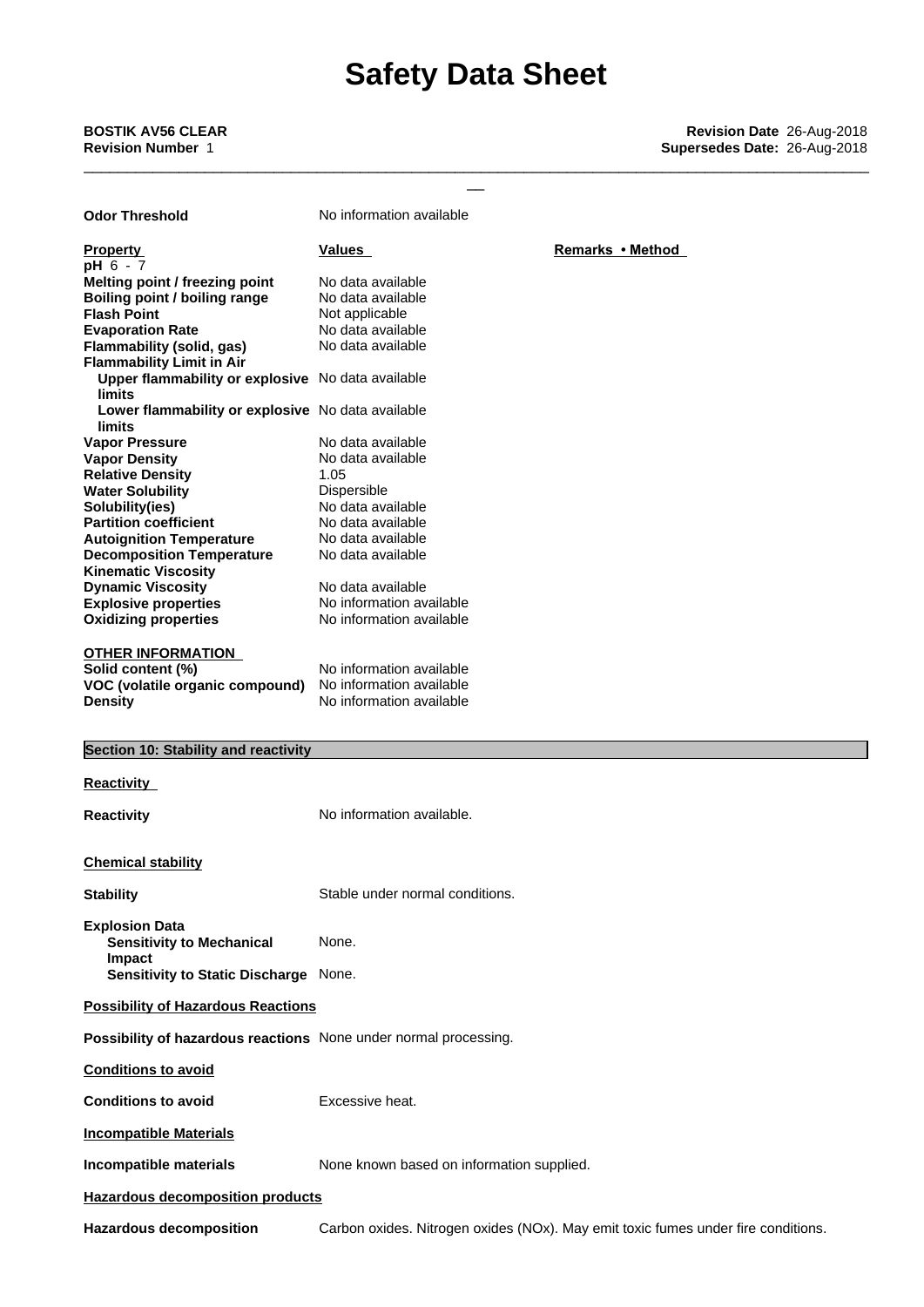\_\_\_\_\_\_\_\_\_\_\_\_\_\_\_\_\_\_\_\_\_\_\_\_\_\_\_\_\_\_\_\_\_\_\_\_\_\_\_\_\_\_\_\_\_\_\_\_\_\_\_\_\_\_\_\_\_\_\_\_\_\_\_\_\_\_\_\_\_\_\_\_\_\_\_\_\_\_\_\_\_\_\_\_\_\_\_\_\_\_\_

### **products**

| <b>Section 11: Toxicological information</b>         |                                                                                |
|------------------------------------------------------|--------------------------------------------------------------------------------|
| <b>Acute Toxicity</b>                                |                                                                                |
| Information on likely routes of exposure             |                                                                                |
| <b>Product Information</b>                           |                                                                                |
| <b>Inhalation</b>                                    | May cause irritation of respiratory tract.                                     |
| Eye contact                                          | May cause irritation.                                                          |
| <b>Skin contact</b>                                  | May cause irritation.                                                          |
| Ingestion                                            | Ingestion may cause gastrointestinal irritation, nausea, vomiting and diarrhea |
| <b>Symptoms</b>                                      | No information available.                                                      |
| Numerical measures of toxicity - Product Information |                                                                                |

#### *See section 16 for terms and abbreviations*

## **Delayed and immediate effects as well as chronic effects from short and long-term exposure**

| <b>Skin corrosion/irritation</b>                                   | No information available. |
|--------------------------------------------------------------------|---------------------------|
| <b>Serious eye damage/eye irritation</b> No information available. |                           |
| <b>Respiratory or skin sensitization</b>                           | No information available. |
| Germ cell mutagenicity                                             | No information available. |
| Carcinogenicity                                                    |                           |
|                                                                    |                           |

The table below indicates whether each agency has listed any ingredient as a carcinogen.

| <b>Reproductive toxicity</b>    | No information available. |
|---------------------------------|---------------------------|
| <b>STOT - single exposure</b>   | No information available. |
| <b>STOT - repeated exposure</b> | No information available. |
| <b>Aspiration hazard</b>        | No information available. |

| Section 12: Ecological information   |                           |  |
|--------------------------------------|---------------------------|--|
| <b>Ecotoxicity</b>                   |                           |  |
| <b>Ecotoxicity</b>                   | ٠                         |  |
| <b>Persistence and degradability</b> |                           |  |
| Persistence and degradability        | No information available. |  |
| <b>Bioaccumulative potential</b>     |                           |  |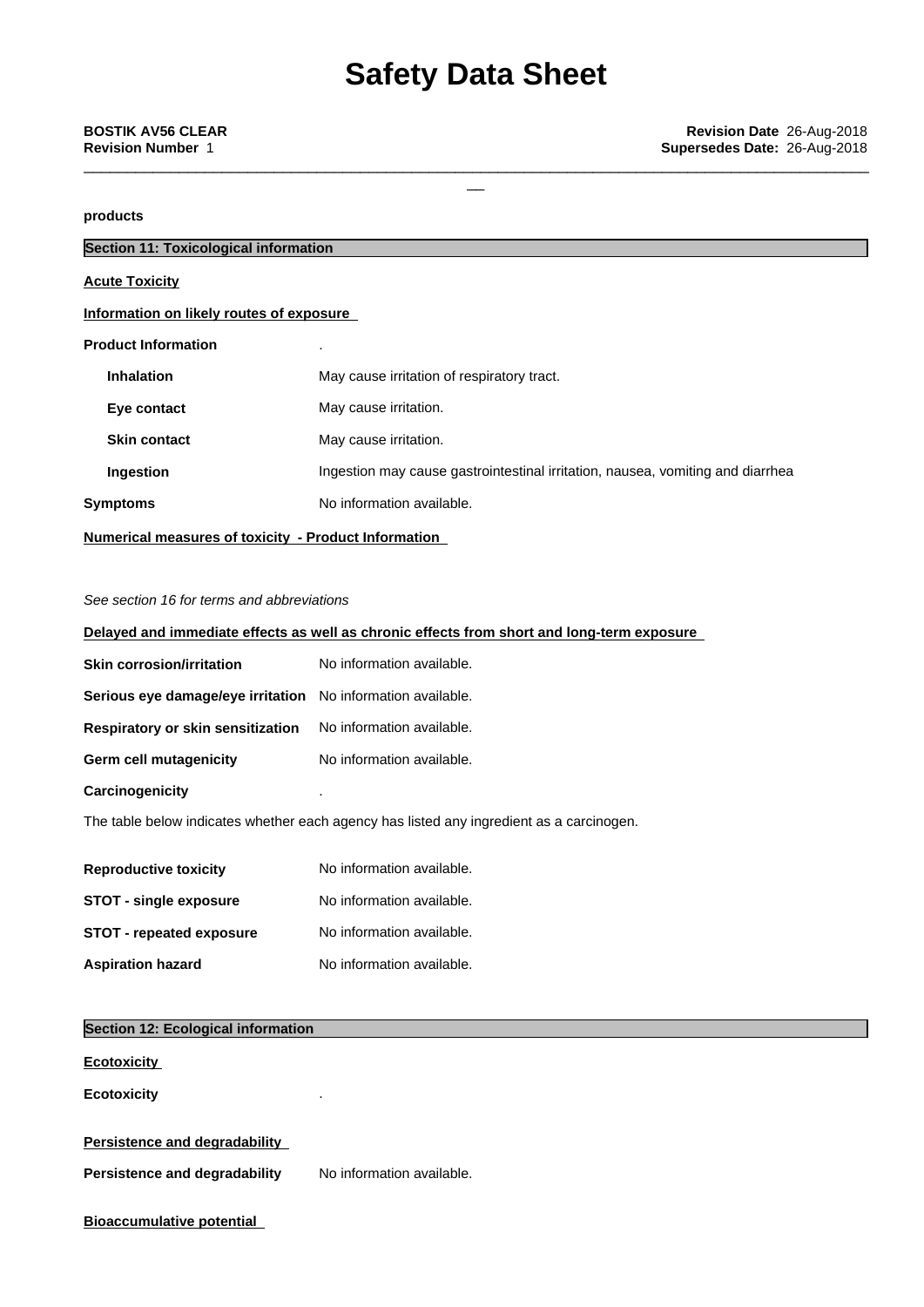\_\_\_\_\_\_\_\_\_\_\_\_\_\_\_\_\_\_\_\_\_\_\_\_\_\_\_\_\_\_\_\_\_\_\_\_\_\_\_\_\_\_\_\_\_\_\_\_\_\_\_\_\_\_\_\_\_\_\_\_\_\_\_\_\_\_\_\_\_\_\_\_\_\_\_\_\_\_\_\_\_\_\_\_\_\_\_\_\_\_\_

| <b>IATA</b>                                | Not regulated                                                                                                      |
|--------------------------------------------|--------------------------------------------------------------------------------------------------------------------|
| <b>ADG</b>                                 | Not regulated                                                                                                      |
| <b>Section 14: TRANSPORT INFORMATION</b>   |                                                                                                                    |
| <b>Contaminated packaging</b>              | Do not reuse empty containers.                                                                                     |
| Waste from residues/unused<br>products     | Dispose of in accordance with local regulations. Dispose of waste in accordance with<br>environmental legislation. |
| <b>Waste treatment methods</b>             |                                                                                                                    |
| <b>Section 13: Disposal considerstions</b> |                                                                                                                    |
| <b>Other Adverse Effects</b>               | No information available.                                                                                          |
| <b>Other Adverse Effects</b>               |                                                                                                                    |
| <b>Mobility</b>                            | No information available.                                                                                          |
| <b>Mobility in soil</b>                    | No information available.                                                                                          |
| <b>Mobility</b>                            |                                                                                                                    |
| <b>Component Information</b>               |                                                                                                                    |
| <b>Bioaccumulative potential</b>           | There is no data for this product.                                                                                 |
|                                            |                                                                                                                    |

**Transport in bulk according to Annex II ofMARPOL 73/78 and the IBC Code** No information available

### **Section 15: Regulatory information**

#### **REGULATORY INFORMATION**

#### **National Regulations**

**Australia** See section 8 for national exposure control parameters

**Standard for Uniform Scheduling of Medicines and Poisons (SUSMP)** No poisons schedule number allocated

#### **Major hazard (accident/incident planning) regulation** Verify that license requirements are met

Named hazardous chemicals

### **National pollutant inventory**

Subject to reporting requirement

#### **International Inventories AICS** Listed

**NZIoC** Not Listed